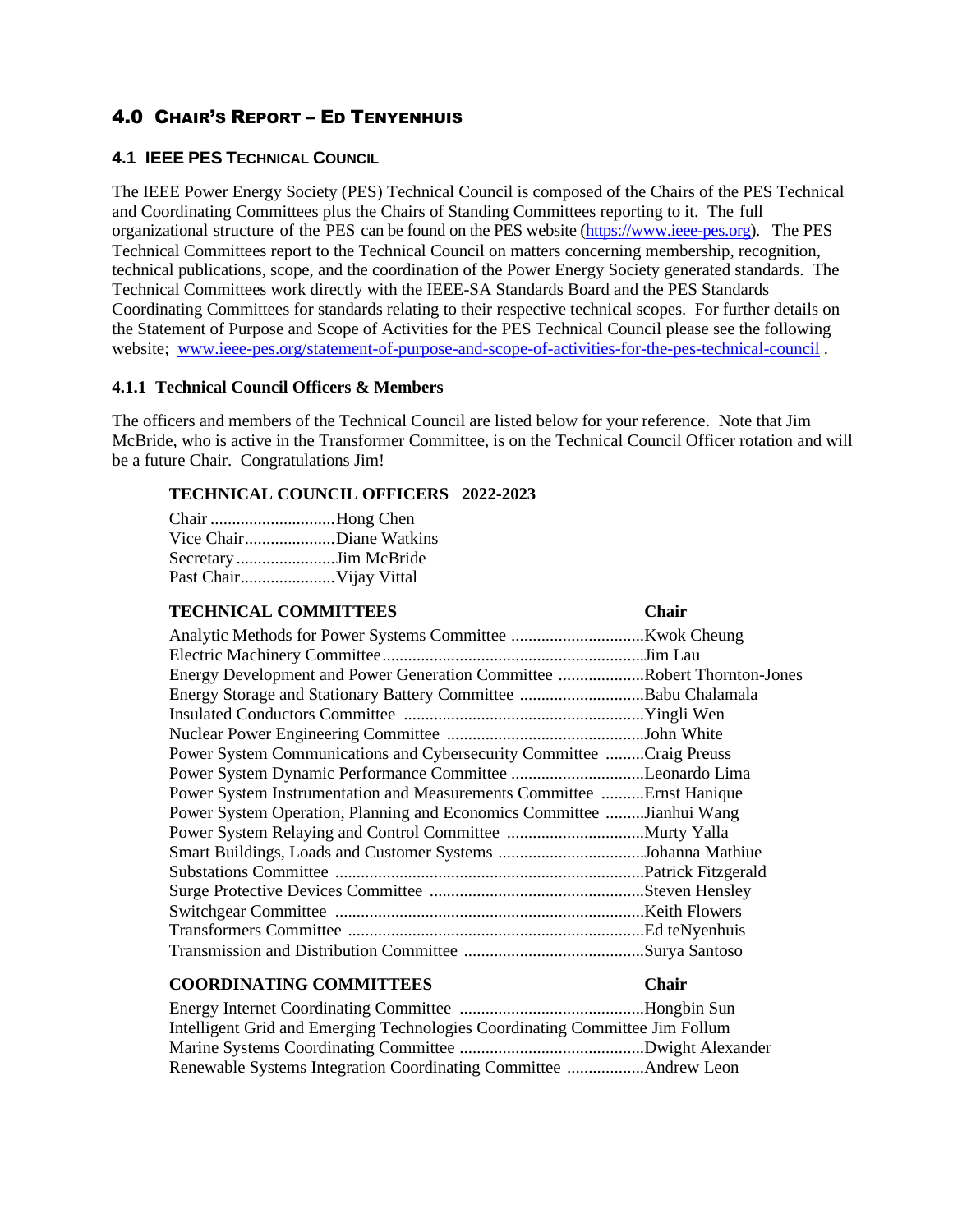# **STANDING COMMITTEES Chair**

# **4.1.2 PES Technical Council Activities**

Upcoming Technical Council meetings include the following:

- July 17-21, 2022 PES General Meeting, Denver CO
- November 2022 Technical Council Retreat (date/place to be confirmed)
- January  $2023 JTCM$  (date/place to be confirmed)

# **4.1.3 memberplanet (123Signup Replacement)**

IEEE PES has awarded a contract to the company *memberplanet* to replace 123Signup. The new system is in the design phase and is scheduled to be ready in summer 2022. It is hoped that this will be used for our Fall 2022 meeting. IEEE PES will cover the cost of the annual contract for the memberplanet tool except for pass-through charges for event registration (i.e. credit card transaction fees).

# **4.1.4 Working Group Chair Fundamentals**

IEEE PES will be implementing a mandatory web training for all working group Chairs to be completed in 2022. This will be distributed shortly to all present working group leaders. New working group leaders will be notified of this requirement when they are registered in IEEE-SA.

# **4.2 TRANSFORMERS COMMITTEE ACTIVITIES**

#### **4.2.1 Officer Transition for 2022-2023 Term**

In accordance with the Transformers Committee's Policies and Procedures, the term of the Chair, Vice Chair, Secretary, and Past Chair positions are each 2-years, after which a transition shall occur from Secretary to Vice Chair, from Vice Chair to Chair, and from Chair to Past Chair. Such a rotation occurred on January 1, 2022. In addition, the outgoing Chair has the privilege of appointing the incoming Secretary, with the concurrence of the outgoing Past Chair. The terms and appointments of the Treasurer and Standards Coordinator are outlined in Committee's Policies and Procedures and are not affected by the officer rotation. The Committee officers for the 2022-2023 term will be as follows:

| Standards Coordinator  Steve Shull |
|------------------------------------|
|                                    |
|                                    |

With this transition Sue McNelly, completed her 8-year commitment as an officer and the Committee thanks Sue for her contributions and selfless service during the 8 years she has served as an officer.

The Committee also very specially thanks Bruce Forsyth for his extraordinary term as Chair during the covid crisis. Bruce had to manage unique challenges that included avoiding financial disaster for the Committee. The Committee is extremely fortunate for Bruce's expert guidance where he also missed leading our committee meetings face to face (all meetings were virtual).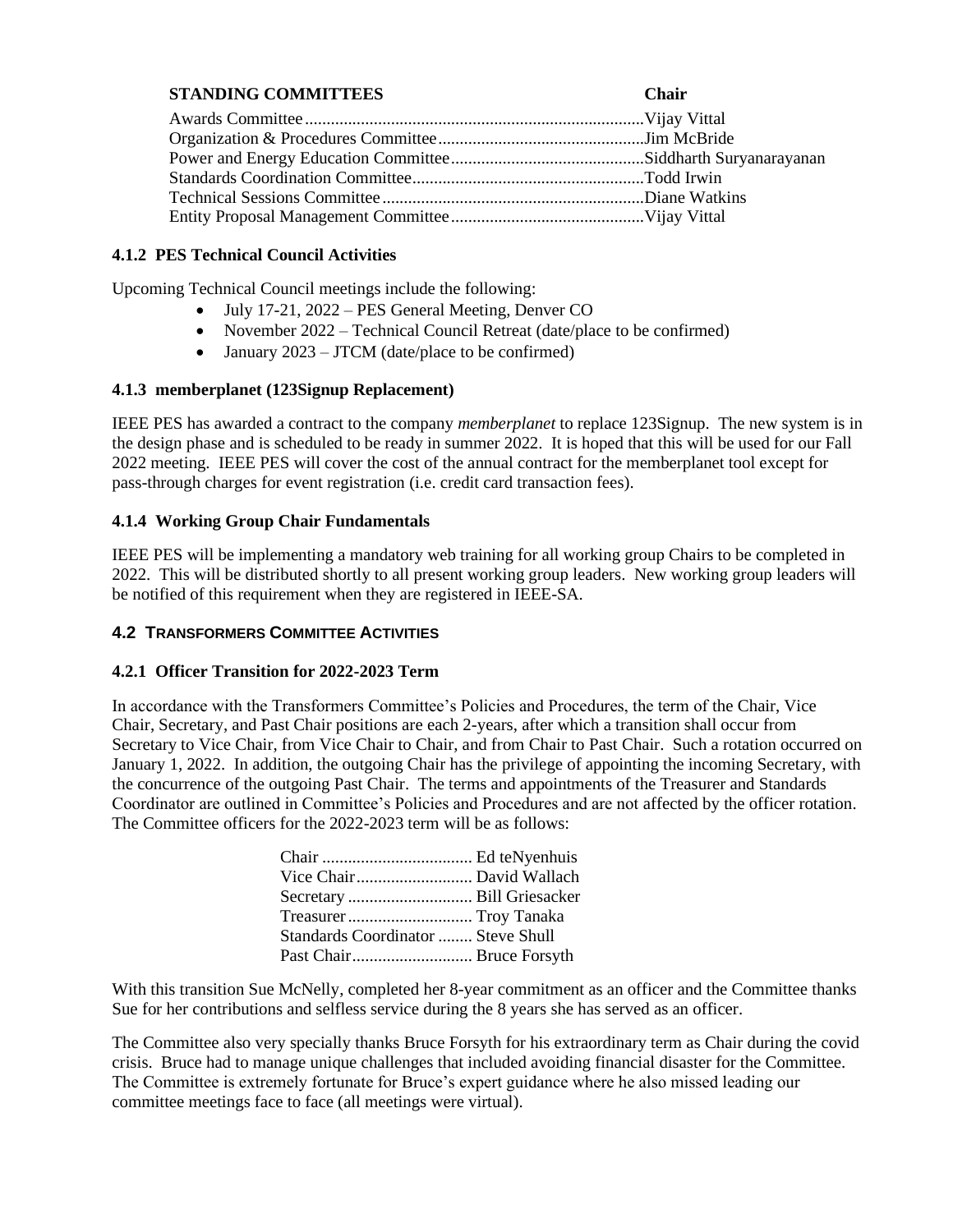# **4.2.2 Upcoming Subcommittee Leadership Changes**

Two subcommittees had leadership changes starting on January 1, 2022.

*Dielectric Test Subcommittee:* On December 31, 2021, **Ajith Varghese** completed a 5-year term as Chair and stepped down. **Poorvi Patel** (EPRI) began a 3-year term as Chair starting January 1, 2022.

*Power Transformer Subcommittee:* On December 31, 2021, **Bill Griesacker** completed a 5-year term as Chair and stepped down. **Ryan Musgrove** (OG&E) began a 3-year term as Chair starting January 1, 2022.

The Committee thanks Ajith and Bill for their dedication and service over the past five years and welcomes Poorvi and Ryan to the Administrative Subcommittee with best wishes for success in their new roles.

#### **4.2.3 Liaison Representatives - Appointed by Committee Chair**

- ASTM D27 Tom Prevost
- CIGRE Craig Swinderman
- IEC TC14 Phil Hopkinson
- TPWRD Editorial Board Xose Lopez-Fernandez
- Standards Coordinating Committee, SCC No. 4 (Electrical Insulation) Evanne Wang

#### **4.2.4 Committee Schedule**

The Spring 2022 Transformers Committee meeting is planned to be our first in person meeting since Fall 2019. There were 3 virtual meetings held during 2020 – 21.

The location and dates of future meetings that are currently planned are as follows:

| Spring 2022 | Denver, CO      | March 27-31, 2022   |
|-------------|-----------------|---------------------|
| Fall 2022   | Charlotte, NC   | October 16-20, 2022 |
| Spring 2023 | Milwaukee, WI   | March 19-23, 2023   |
| Fall 2023   | Kansas City, MO | October 22–26, 2023 |

Check the Committee website [\(www.transformerscommittee.org\)](http://www.transformerscommittee.org/) regularly for information on upcoming meetings.

#### **4.2.5 WebEx Accounts for Standard Development and Virtual Meeting Notification**

To support remote technical meetings the IEEE-SA has made available WebEx accounts for use by volunteers involved in standards development activities. Activity leaders are free to use any other web service available to them, but the IEEE-SA WebEx service is available for those who do not have access to a suitable tool.

During the past two years, several Transformers Committee working groups and task forces have made effective use of virtual meetings between the spring and fall main Committee meetings. This has allowed them to make timely progress on their respective documents. All activity leaders are encouraged to use the resources available to them to advance their work. In addition, activity leaders are reminded to track attendance at each virtual meeting and to record attendance in the minutes of those meetings as well as in the Committee's Association management System (AMS) (when it becomes available), just as they would for a meeting held in the spring or fall. Finally, to maintain the openness of our meetings, activity leaders are encouraged to use the Transformers Committee website to post notifications of any meetings that occur outside the spring and fall main meetings, thereby allowing any interested party the opportunity to participate. Website notifications can be made by providing the Committee Webmaster the pertinent meeting information.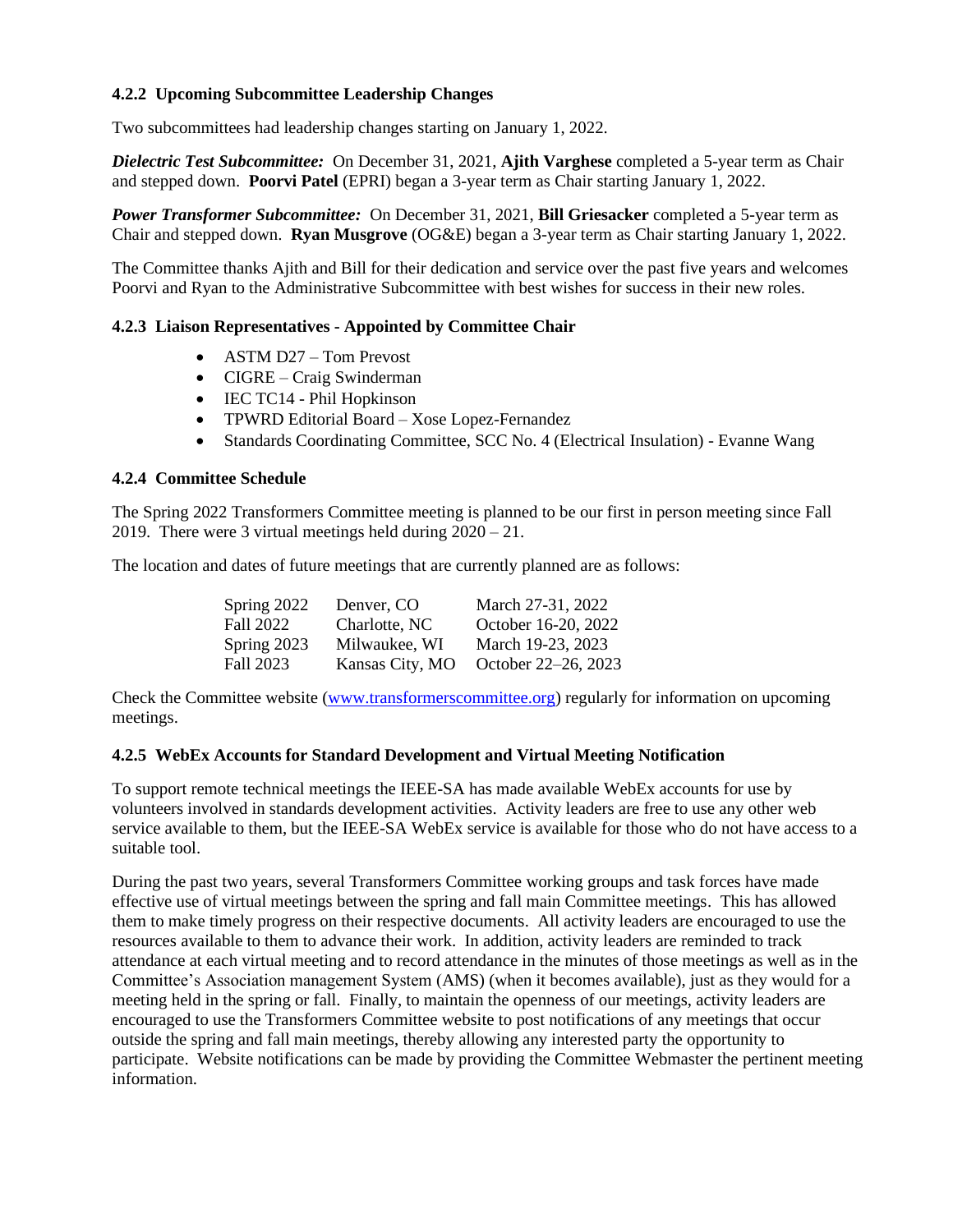# **4.2.6 Avoiding PAR Extensions**

Working Group Chairs are encouraged to pay close attention to the progress of their documents and to strive to complete their assignment(s) within the standard 4-year life of the PAR. To do so, WG Chairs should be careful to avoid scope creep and plan to complete the substantial work on the document in about 3 years to allow sufficient time for the balloting and comment resolution processes.

# **4.2.7 Meeting App**

Based on positive feedback from the previous meetings, the Committee plans to continue using the IEEE EventHub App for in-person meetings.

# **4.2.8 Association Management System (AMS) Records**

Per above, there will not be an AMS tool in place for the Spring 2022 meeting. All activity leaders will need to use the 123Signup downloads done in December 2021 to create rosters, email list servers, track membership and record meeting attendance.

These files are confidential and shall be maintained in a manner that protects the privacy of the participant information. Only the activity officers should have these files.

# **4.2.9 Website Password Usage**

The website password is not for public dissemination. It is for use by our meeting attendees (CM, AP, II) and associated work of the Transformers Committee. Access to the protected information on the Committee website is a benefit of attendance and participation. It may be used by meeting attendees and within attendees' immediate workplace, but not beyond that. A new password is implemented immediately after each fall meeting with an announcement made to share the new password during the closing session.

# **4.2.10 IEEE Copyright Policy**

#### <https://standards.ieee.org/ipr/index.html>

The Transformers Committee has an obligation comply with the IEEE Copyright Policy and thereby respect and protect the rights of copyright holders by preventing the inappropriate use of material protected by copyright laws.

Compliance with the Copyright Policy requires a certain amount of due diligence on the part of activity leaders, but it is not a daunting task. To assist activity leaders, a webinar was presented on October 5, 2020, that discussed the application of the Copyright Policy during Transformer Committee standards development processes. The presentation is available on the Committee website for those interested in further information.

#### **4.2.11 Call for Patents (Essential Patent Claims)**

#### <https://standards.ieee.org/about/sasb/patcom/patc.html>

A call for patents is required at every Working Group (WG) meeting. This is a reminder to all WG leaders to call for patents and record the results in the meeting minutes. Note it is not required to show the patent slides; it is only necessary to call for patents and record the response in the minutes. If there is a claim reported, the WG chair shall include in the minutes the name & affiliation of the individual asserting a patent claim. Here is what each WG Chair should ask at the beginning of each WG meeting. This applies only to WG's after the PAR is approved by the IEEE-SA Standards Board.

**"If anyone in this meeting is aware of any patent claims that are potentially essential to implementation of the document under consideration by this WG, that fact should be made known to the WG and recorded in the meeting minutes."**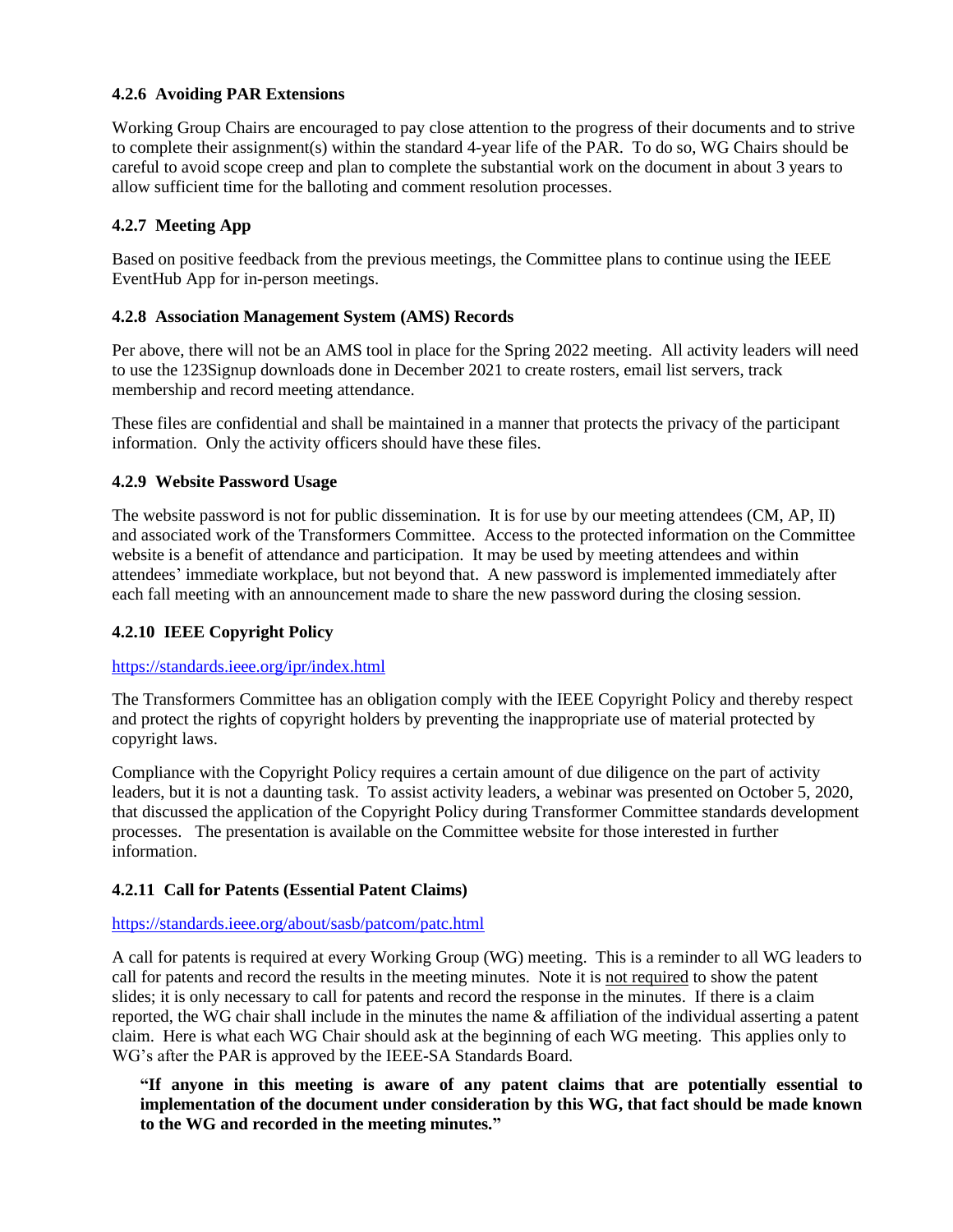There should be no discussion of any patent claim identified, only that it be identified and recorded. Even if no patent claims are identified, the minutes are to indicate that the call for patents was made.

If a patent holder or patent applicant is identified, then the WG Chair (or designee) should ask the patent holder or patent applicant of a patent claim that might be or become an Essential Patent Claim to complete and submit a Letter of Assurance in accordance with Clause 6 of the IEEE-SA Standards Board Bylaws.

#### **4.2.12 Letters of Assurance**

A Letter of Assurance (LoA) is a document submitted to IEEE-SA by a patent holder which documents the submitter's position with regards to ownership, enforcement, or licensing of an Essential Patent Claim that may be incorporated into a specific IEEE document. Table 1 lists the thirteen (16) Letters of Assurance pertain to our committee as of March 11, 2022 – there are 3 new LoA's.

| Std No.     | <b>Patent Owner</b>               | <b>Contact for License</b>                                                 | Patent<br><b>Serial No.</b><br>(if indicated) | Letter<br><b>Date</b> | <b>Licensing</b><br><b>Assurance</b><br><b>Received</b> | Date record<br>entered or<br>revised (if<br>known) |
|-------------|-----------------------------------|----------------------------------------------------------------------------|-----------------------------------------------|-----------------------|---------------------------------------------------------|----------------------------------------------------|
|             | Southern                          |                                                                            |                                               |                       |                                                         |                                                    |
|             | Electrical                        | Andrew Panto - COO/Director of                                             |                                               |                       |                                                         |                                                    |
|             | Equipment                         | <b>Engineering</b>                                                         |                                               |                       |                                                         |                                                    |
| C37.30.2    | Company Inc.                      | email: aspanto@seecoswitch.com                                             | 5,560,474 (US)                                | 18 Oct 2011           | yes                                                     | 18 Oct 2011                                        |
|             |                                   | <b>Mark W. Stavnes-Vice President, Fuse</b>                                |                                               |                       |                                                         |                                                    |
|             |                                   | <b>Products and Polymer Products</b>                                       |                                               |                       | non-                                                    |                                                    |
|             | S&C Electric                      | <b>Division</b>                                                            |                                               |                       | awareness                                               |                                                    |
| C37.60      | Company                           | email: mstavnes@sandc.com;                                                 | not indicated                                 | 29 Aug 2008           | statement                                               | 2 Sep 2008                                         |
|             | Schweitzer                        |                                                                            |                                               |                       |                                                         |                                                    |
|             | Engineering                       | Richard Edge - Senior Counsel, Legal,                                      |                                               |                       |                                                         |                                                    |
| C37.102     | Laboratories, Inc.                | email: ipmail@selinc.com                                                   | 9,496,707 (US)                                | 18 Jan 2022           | yes                                                     | 18 Jan 2022                                        |
|             | Schweitzer                        |                                                                            |                                               |                       |                                                         |                                                    |
|             | Engineering<br>Laboratories, Inc. | <b>Richard Edge, Legal</b><br>email: ipmail@selinc.com                     |                                               |                       |                                                         |                                                    |
| C37.245     |                                   | <b>Niclas Wetterstrand, Product</b>                                        | 7,319,576 (US)                                | 11 Apr 2014           | yes                                                     | 11 Apr 2014                                        |
|             | Megger Sweden                     | <b>Management</b>                                                          |                                               |                       |                                                         |                                                    |
| C57.12.200  | AB                                | email: niclas.wetterstrand@megger.com                                      | 8,428,895 (US)                                | 25 Sep 2019           | yes                                                     | 30 Sep 2019                                        |
|             |                                   | <b>John Finn - Director Venture</b>                                        |                                               |                       |                                                         |                                                    |
|             |                                   | <b>Investment Management, Venture</b>                                      |                                               |                       |                                                         |                                                    |
|             | Arizona Public                    | <b>Investments</b>                                                         |                                               |                       |                                                         |                                                    |
| C57.104     | Service Company                   | email: john.finn@pinnaclewest.com                                          | not indicated                                 | 12 Apr 2019           | yes                                                     | 16 Apr 2019                                        |
|             |                                   | <b>Bjorn Dahlstrand, ABB AB, Legal</b>                                     |                                               |                       |                                                         |                                                    |
|             | <b>ABB</b> Technology             | <b>Affairs and Compliance/IP</b>                                           |                                               |                       |                                                         |                                                    |
| C57.127     | Ltd.                              | email: bjorn.dahlstrand@seabb.com                                          | 6,340,890 (US)                                | 31 Aug 2005           | yes                                                     | 6 Sep 2005                                         |
|             | General Electric                  | <b>Frank Landgraff-Executive Counsel,</b>                                  |                                               |                       |                                                         |                                                    |
|             | Technology                        | <b>GE Power Legal Department</b>                                           |                                               |                       |                                                         |                                                    |
| C57.127     | GmbH                              | email: frank.landgraff@ge.com;                                             | 7,286,968B2 (US)                              | 14 Aug 2018           | yes                                                     | 16 Aug 2018                                        |
|             | Maschinenfabrik                   | <b>Stefanie Hofmeister-Counsel,</b>                                        |                                               |                       |                                                         |                                                    |
|             | Reinhausen                        | <b>Corporate Legal Services</b>                                            |                                               |                       |                                                         |                                                    |
| C57.139     | <b>GMBH</b>                       | email: patents@reinhausen.com                                              | not indicated                                 | 13 Jan 2013           | yes                                                     | 16 Jan 2013                                        |
|             |                                   | <b>Roger Fenton, Principal Engineer,</b>                                   |                                               |                       |                                                         |                                                    |
|             |                                   | <b>Fenton Solutions</b>                                                    |                                               |                       |                                                         |                                                    |
| C57.143     | Roger Fenton                      | email: roger.a.fenton@gmail.com<br>Oleg Roizman - Principal, Innovations & | 15/371,085 (US)                               | 9 Oct 2018            | yes                                                     | 12 Oct 2018                                        |
|             |                                   | Digital Transformation, 10 Warina Road,                                    |                                               |                       |                                                         |                                                    |
|             | <b>IntellPower Pty</b>            | Carnegie, Victoria, Australia, tel: +61-                                   | 10,101,313 B2                                 |                       |                                                         |                                                    |
| C57.143     | Ltd                               | oleg.roizman@intellpower.com,                                              | (US)                                          | 13 Nov 2021           | yes                                                     | 15 Nov 2021                                        |
|             |                                   | <b>Alan Yerges, Engineering - Power</b>                                    | 6,398,986 (US)                                |                       | yes;                                                    |                                                    |
| C57.147 and | Cooper Power                      | <b>Systems Division IP</b>                                                 | 6,905,638 (US)                                |                       | royalty-                                                |                                                    |
| C57.155     | Systems, LLC                      | email: alanpyerges@eaton.com                                               | 7,651,641 (US)                                | 5 Apr 2017            | free                                                    | 5 Apr 2017                                         |
|             |                                   | <b>Alan Yerges, Engineering - Power</b>                                    |                                               |                       |                                                         |                                                    |
| C57.147 and | Cooper Power                      | <b>Systems Division IP</b>                                                 |                                               |                       |                                                         |                                                    |
| C57.155     | Systems, LLC                      | email: alanpyerges@eaton.com                                               | PI 9612097-5                                  | 5 Apr 2017            | NO                                                      | 5 Apr 2017                                         |
|             |                                   | Oleg Roizman - Principal, Innovations &                                    |                                               |                       |                                                         |                                                    |
|             |                                   | Digital Transformation, 10 Warina Road,                                    |                                               |                       |                                                         |                                                    |
|             | <b>IntellPower Pty</b>            | Carnegie, Victoria, Australia, tel: +61-                                   | 10,101,313 B2                                 |                       |                                                         |                                                    |
| C57.162     | Ltd                               | oleg.roizman@intellpower.com,                                              | (US)                                          | 13 Nov 2021           | yes                                                     | 15 Nov 2021                                        |
|             | <b>Advanced Power</b>             | <b>Gary Hoffman - Managing Member</b>                                      | 20130285671                                   |                       |                                                         |                                                    |
| C57.163     | Technologies,                     | email: grhoffmann@advpowertech.com                                         | (US)                                          | 5 May 2014            | yes                                                     | 5 May 2014                                         |

#### **Table 1: Letters of Assurance**